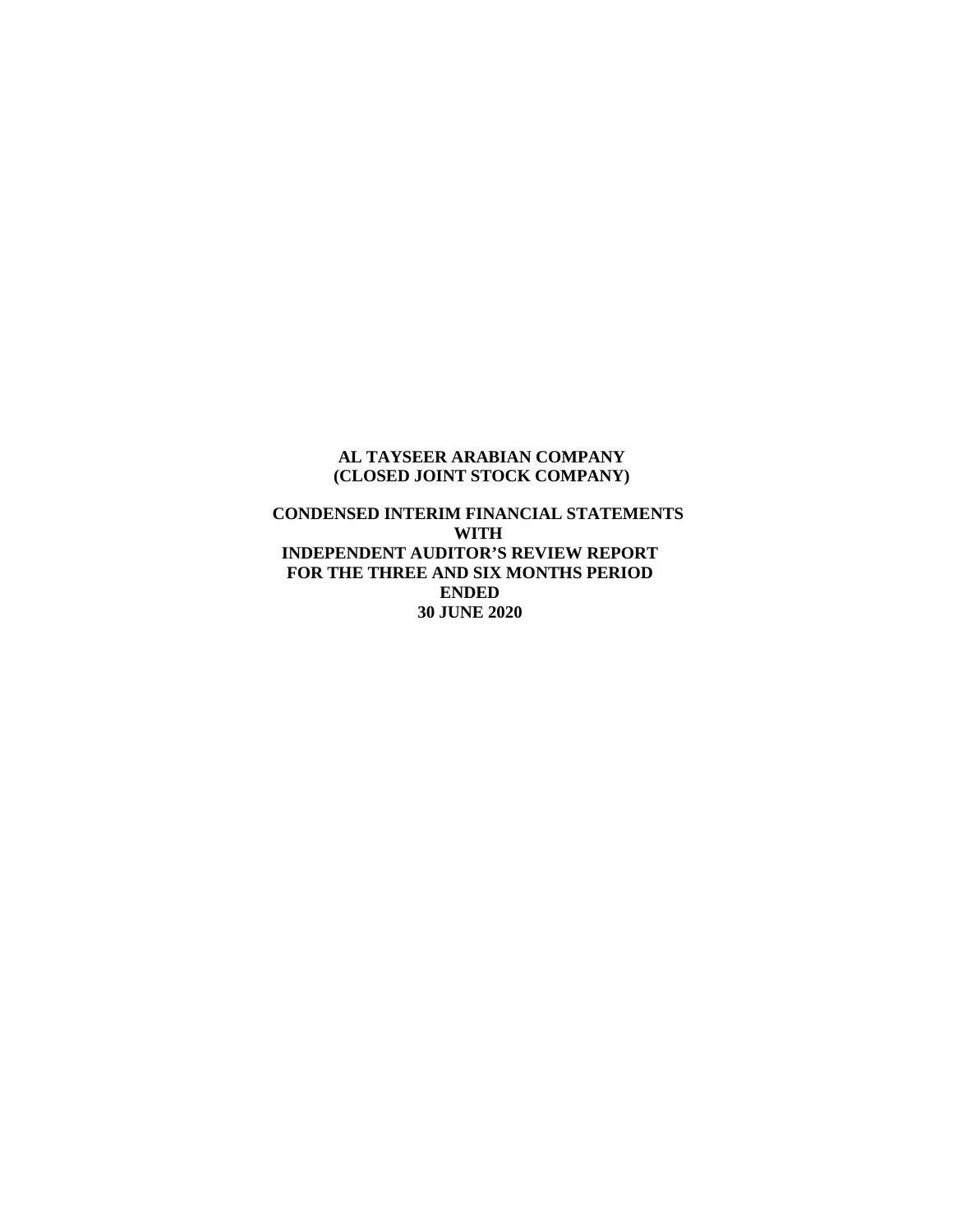| <b>INDEX</b>                                                                     | <b>PAGE</b> |
|----------------------------------------------------------------------------------|-------------|
| Independent auditor's report on review of condensed interim financial statements |             |
| Condensed statement of financial position                                        |             |
| Condensed statement of profit or loss and other comprehensive income             | 2           |
| Condensed statement of changes in shareholders' equity                           | 3           |
| Condensed statement of cash flows                                                | 4           |
| Notes to the condensed interim financial statements                              | $5 - 15$    |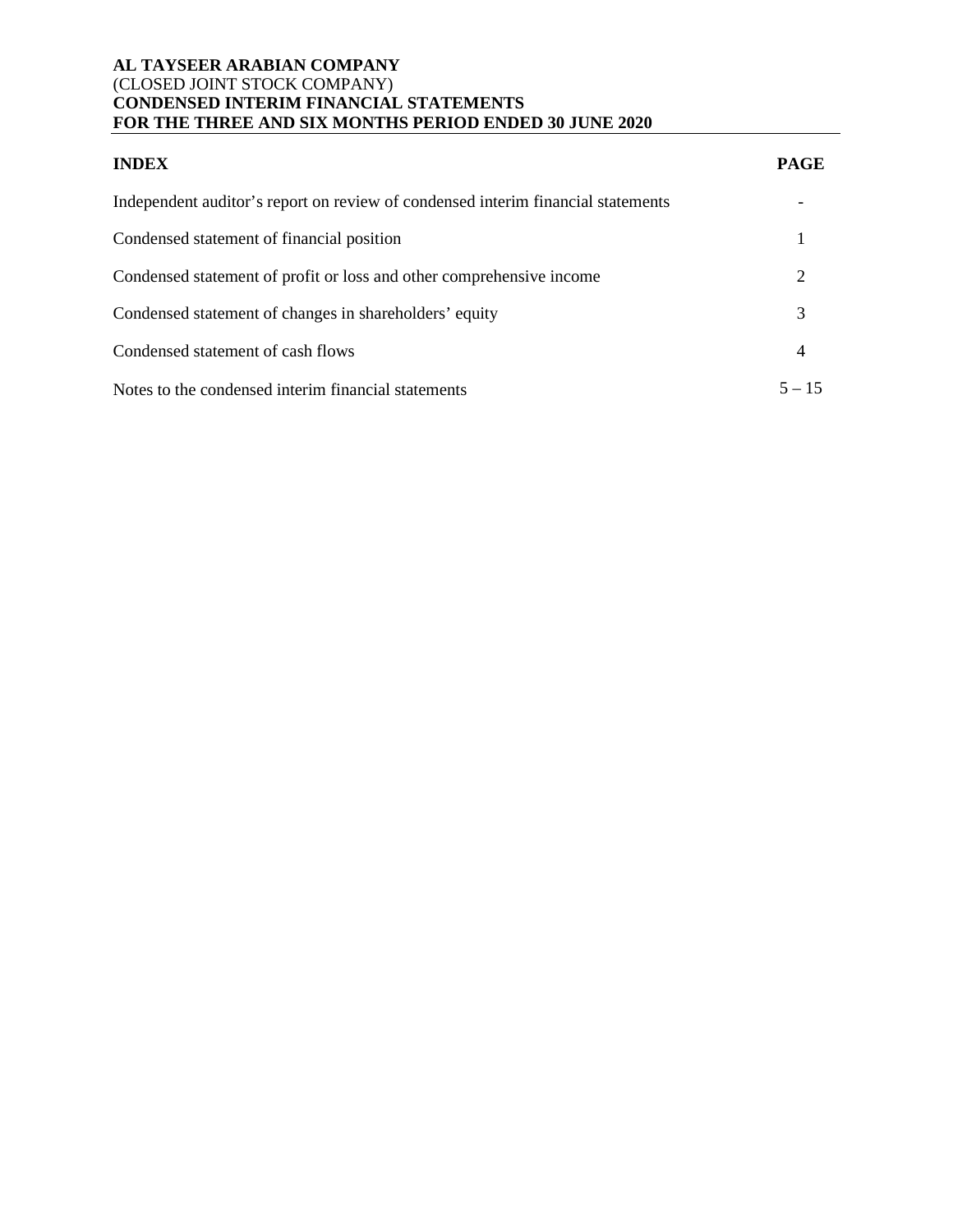

KPMG Al Fozan & Partners

Certified Public Accountants 1st Floor, Battoyor Tower King Saud Road, Al Safa P.O. Box 4803 Al Khobar, 31952 Kingdom of Saudi Arabia

Telephone +966 13 816 2999 Fax +966 13 816 2888 Internet www.kpmg.com/sa

License No. 46/11/323 issued 11/3/1992

# Independent auditor's report on review of condensed interim financial **statements**

To the Shareholders of Al Tayseer Arabian Company (Closed Joint Stock Company)

#### **Introduction**

We have reviewed the accompanying 30 June 2020 condensed interim financial statements of Al Tayseer Arabian Company ("the Company"), which comprises:

- the condensed statement of financial position as at 30 June 2020;
- the condensed statements of profit or loss and other comprehensive income for the three-month and six-month periods ended 30 June 2020;
- the condensed statement of changes in shareholders' equity for the six-month period ended 30 June 2020;
- the condensed statement of cash flows for the six-month period ended 30 June 2020; and
- the notes to the condensed interim financial statements.

Management is responsible for the preparation and presentation of these condensed interim financial statements in accordance with IAS 34, 'Interim Financial Reporting' that is endorsed in Kingdom of Saudi Arabia. Our responsibility is to express a conclusion on these condensed interim financial statements based on our review.

#### **Scope of review**

We conducted our review in accordance with the International Standard on Review Engagements 2410, "Review of Interim Financial Information Performed by the Independent Auditor of the Entity" that is endorsed in the Kingdom of Saudi Arabia. A review of interim financial information consists of making inquiries, primarily of persons responsible for financial and accounting matters and applying analytical and other review procedures. A review is substantially less in scope than an audit conducted in accordance with International Standards on Auditing that are endorsed in the Kingdom of Saudi Arabia and consequently does not enable us to obtain assurance that we would become aware of all significant matters that might be identified in an audit. Accordingly, we do not express an audit opinion.

> KPMG Al Fozan & Partners Certified Public Accountants, a registered company in the Kingdom of Saudi Arabia, and a non-partner member firm of the KPMG network of independent firms affiliated with KPMG International Cooperative, a Swiss entity.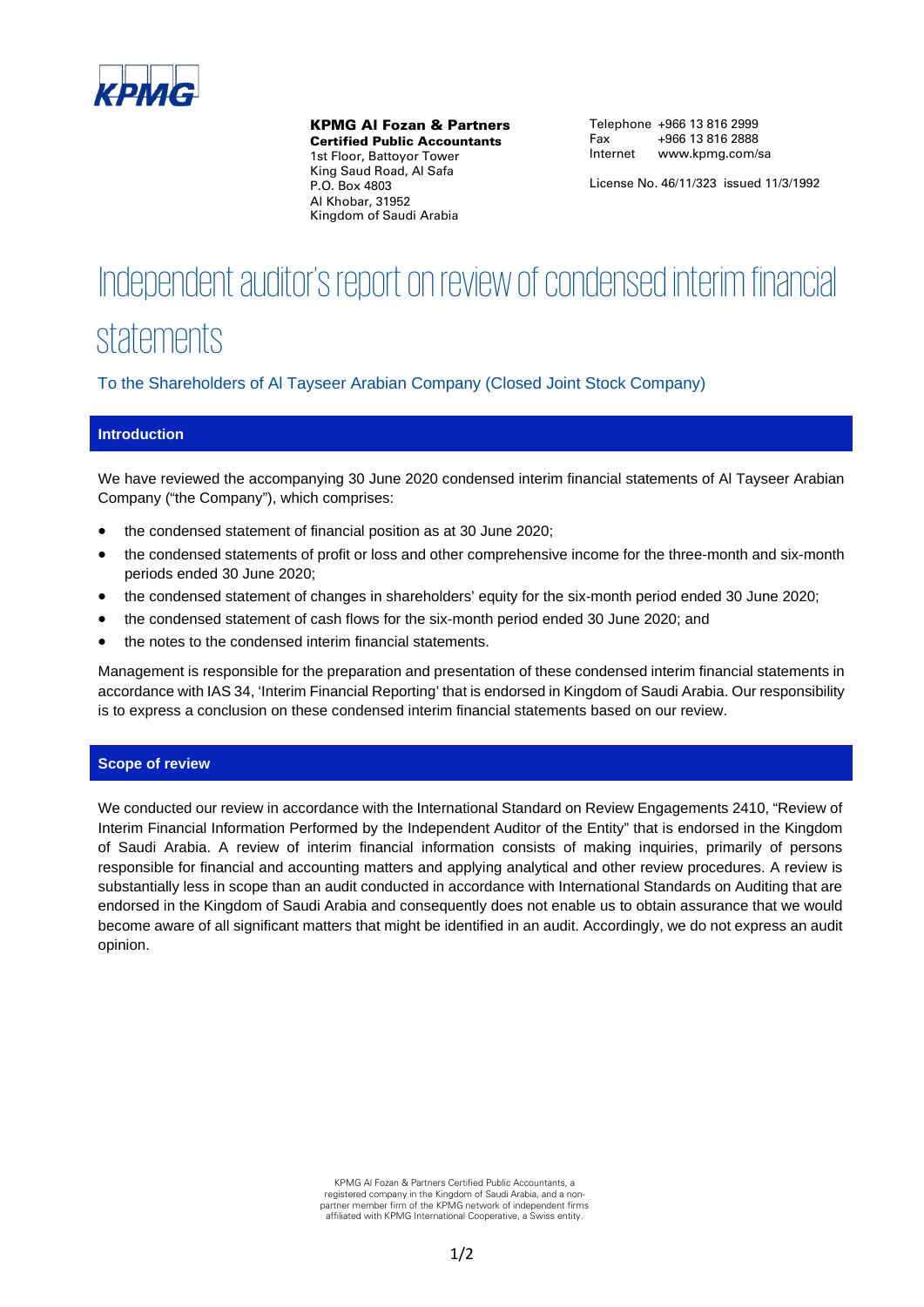

# Independent auditor's report on review of condensed interim financial statements

To the Shareholders of Al Tayseer Arabian Company (Closed Joint Stock Company) (Continued)

## **Conclusion**

Based on our review, nothing has come to our attention that causes us to believe that the accompanying 30 June 2019 condensed interim financial statements of Al Tayseer Arabian Company are not prepared, in all material respects, in accordance with IAS 34, 'Interim Financial Reporting' that is endorsed in the Kingdom of Saudi Arabia.

#### **Other Matter**

The financial statements of the Company as at and for the year ended 31 December 2019 and for the six month period ended 30 June 2019 were audited / reviewed by another auditor who expressed an unmodified audit opinion / review conclusion on those statements on 10 March 2020 and 1 August 2019 respectively.

**For KPMG Al Fozan & Partners Certified Public Accountants** 

 $\overline{\phantom{a}}$ 

**Abdulaziz Abdullah Alnaim** License No: 394

Al Khobar, 7 Dhul-Hijjah1441H Corresponding to: 28 July 2020G

جي الفوزان و فخانونيون ć,  $C.R.46$ **TANGE Public Accountants**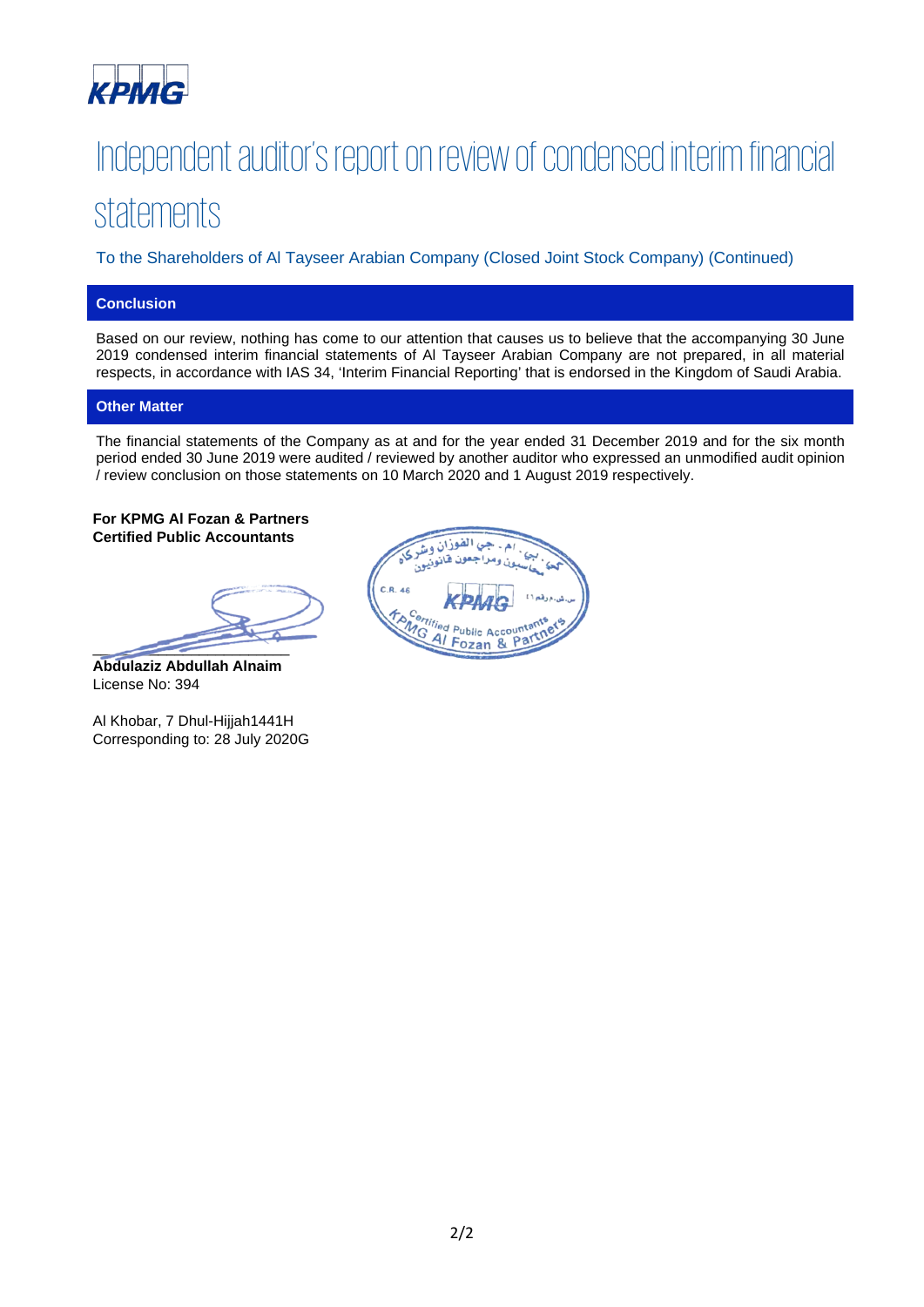#### AL TAYSEER ARABIAN COMPANY (CLOSED JOINT STOCK COMPANY) CONDENSED STATEMENT OF FINANCIAL POSITION AS AT 30 JUNE 2020 (Expressed in Saudi Riyals)

|                                                       |                | <b>30 June 2020</b> | 31 December 2019 |
|-------------------------------------------------------|----------------|---------------------|------------------|
| <b>Assets</b>                                         | <b>Note</b>    | (Unaudited)         | (Audited)        |
| <b>Non-current assets</b>                             |                |                     |                  |
| Property and equipment                                |                | 5,967,813           | 6,597,237        |
| Right-of-use assets                                   |                | 6,264,190           | 6,816,575        |
| Intangible assets                                     |                | 5,044,973           | 5,420,465        |
| Long term deposit                                     |                | 18,750,449          | 18,750,449       |
| Net investment in finance leases                      | 3              | 340,597,330         | 291,614,860      |
| Net investment in murabaha finance                    | $\overline{3}$ | 22,004,173          | 22,836,643       |
| Investment                                            |                | 892,850             | 892,850          |
| <b>Total non-current assets</b>                       |                | 399,521,778         | 352,929,079      |
| <b>Current assets</b>                                 |                |                     |                  |
| Prepayments and other receivables                     | 4              | 29,277,582          | 19,629,545       |
| Current portion of net investment in finance leases   | 3              | 45,182,749          | 20,313,219       |
| Current portion of net investment in murabaha finance | 3              | 251,738,587         | 275,290,825      |
| Cash and cash equivalents                             | 5              | 22,678,143          | 20,848,138       |
| <b>Total current assets</b>                           |                | 348,877,061         | 336,081,727      |
| <b>Total assets</b>                                   |                | 748,398,839         | 689,010,806      |
| <b>Shareholders' equity and liabilities</b>           |                |                     |                  |
| Shareholders' equity                                  |                |                     |                  |
| Share capital                                         | 8              | 400,000,000         | 400,000,000      |
| <b>Statutory reserve</b>                              |                | 6,293,980           | 6,293,980        |
| <b>Accumulated losses</b>                             |                | (103, 804, 313)     | (103, 263, 327)  |
| Total shareholders' equity                            |                | 302,489,667         | 303,030,653      |
| <b>Liabilities</b>                                    |                |                     |                  |
| <b>Non-current liabilities</b>                        |                |                     |                  |
| Long term borrowings                                  | 6              | 50,904,405          | 21,406,781       |
| Lease liabilities                                     |                | 5,176,839           | 5,453,110        |
| Employees' end of service benefits                    |                | 6,583,207           | 6,050,563        |
| <b>Total non-current liabilities</b>                  |                | 62,664,451          | 32,910,454       |
| <b>Current liabilities</b>                            |                |                     |                  |
| Current maturity of long-term borrowings              | 6              | 57,121,767          | 53,466,635       |
| Accounts payables                                     |                | 32,171,942          | 34,668,359       |
| Accrued expenses and other liabilities                |                | 19,886,951          | 16,232,485       |
| Due to related parties                                | $\overline{7}$ | 248,888,840         | 222,986,964      |
| Current portion of lease liabilities                  |                | 1,009,455           | 1,019,311        |
| <b>Provision for Zakat</b>                            | 9              | 24, 165, 766        | 24,695,945       |
| <b>Total current liabilities</b>                      |                | 383,244,721         | 353,069,699      |
| <b>Total liabilities</b>                              |                | 445,909,172         | 385,980,153      |
| Total shareholders' equity and liabilities            |                | 748,398,839         | 689,010,806      |

These condensed interim financial statements appearing on pages 1 to 15 were approved by the Board of Directors and have been signed on their behalf by:

ed on their behalf by:<br>Ibrahim Al Jomaih<br>Chairman Chairman Chairman Chief Executive Officer Accounting Manager

The accompanying notes from 1 to 14 appearing on pages 5 to 15 form an integral part of these condensed interim financial statements.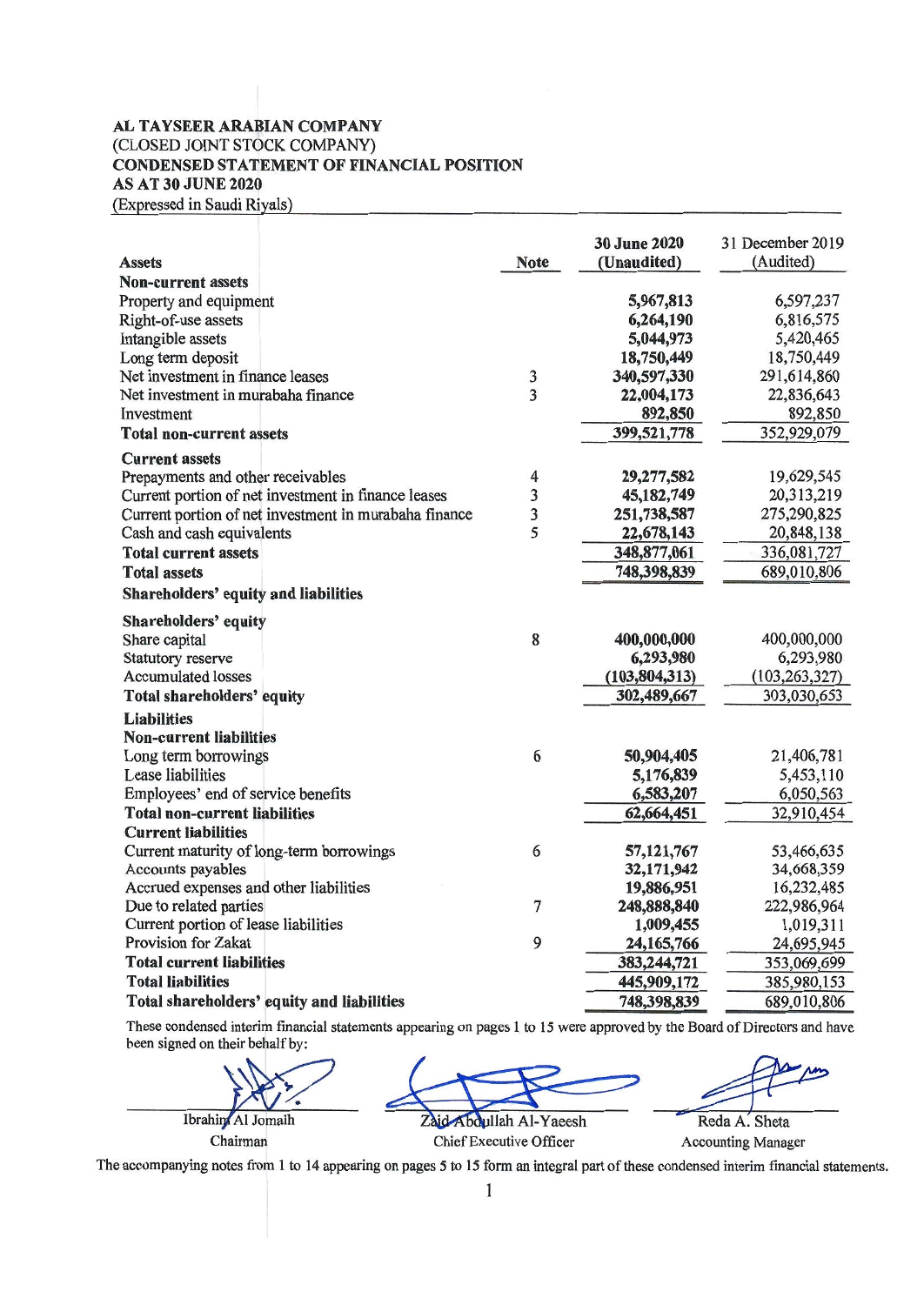#### **AL TAYSEER ARABIAN COMPANY**

#### (CLOSED JOINT STOCK COMPANY)

**CONDENSED STATEMENT OF PROFIT OR LOSS AND OTHER COMPREHENSIVE INCOME FOR THE THREE AND SIX MONTHS PERIOD ENDED 30 JUNE 2020**

(Expressed in Saudi Riyals)

|                                                           |             | For the three months period<br>ended 30 June |              |                | For the six months period<br>ended 30 June |
|-----------------------------------------------------------|-------------|----------------------------------------------|--------------|----------------|--------------------------------------------|
|                                                           | <b>Note</b> | 2020                                         | 2019         | 2020           | 2019                                       |
|                                                           |             | (Unaudited)                                  | (Unaudited)  | (Unaudited)    | (Unaudited)                                |
| <b>INCOME</b>                                             |             |                                              |              |                |                                            |
| Finance lease income, net                                 |             | 21,191,486                                   | 19,057,686   | 37,473,097     | 37,666,217                                 |
| <b>Expenses</b>                                           |             |                                              |              |                |                                            |
| Insurance and other cost<br>Salaries and employee related |             | (5,302,081)                                  | (6,062,425)  | (11, 437, 140) | (13, 411, 658)                             |
| expenses<br>Provision /(reversal) for lease               |             | (5,976,232)                                  | (5,257,798)  | (11, 835, 302) | (9,859,935)                                |
| Losses                                                    |             | (3,874,148)                                  | 1,253,641    | (6,883,525)    | (721, 359)                                 |
| Financial charges                                         |             | (646, 447)                                   | (3,255,513)  | (964, 631)     | (6,646,187)                                |
| Depreciation and amortization<br>Commissions and sales    |             | (872, 189)                                   | (247, 978)   | (1,706,912)    | (825, 163)                                 |
| Promotion                                                 |             | (403, 111)                                   | (527, 428)   | (1,021,030)    | (793, 510)                                 |
| Other general and                                         |             |                                              |              |                |                                            |
| administrative expenses                                   |             | (2,307,267)                                  | (3,706,474)  | (4,094,333)    | (5,346,057)                                |
| <b>Total expenses</b>                                     |             | (19, 381, 475)                               | (17,803,975) | (37, 942, 873) | (37, 603, 869)                             |
| <b>Other income</b>                                       |             |                                              |              |                |                                            |
| Other income, net                                         |             | 283,208                                      | 1,386,305    | 903,398        | 1,957,451                                  |
| Financial income                                          |             | 6,458                                        |              | 23,795         |                                            |
| <b>Profit before Zakat</b>                                |             | 2,099,677                                    | 2,640,016    | 457,417        | 2,019,799                                  |
| Zakat expense                                             | 9           |                                              | (196, 508)   | (998, 403)     | (205, 403)                                 |
| (Loss) / profit for the period                            |             | 2,099,677                                    | 2,443,508    | (540, 986)     | 1,814,396                                  |
| Other comprehensive income<br>for the period              |             |                                              |              |                |                                            |
| Total comprehensive (loss)/<br>income for the period      |             | 2,099,677                                    | 2,443,508    | (540, 986)     | 1,814,396                                  |
| $(Loss)$ / earnings per share –<br>basic and diluted      |             | 0.05                                         | 0.06         | (0.01)         | 0.05                                       |

The accompanying notes from 1 to 14 appearing on pages 5 to 15 form an integral part of these condensed interim financial statements.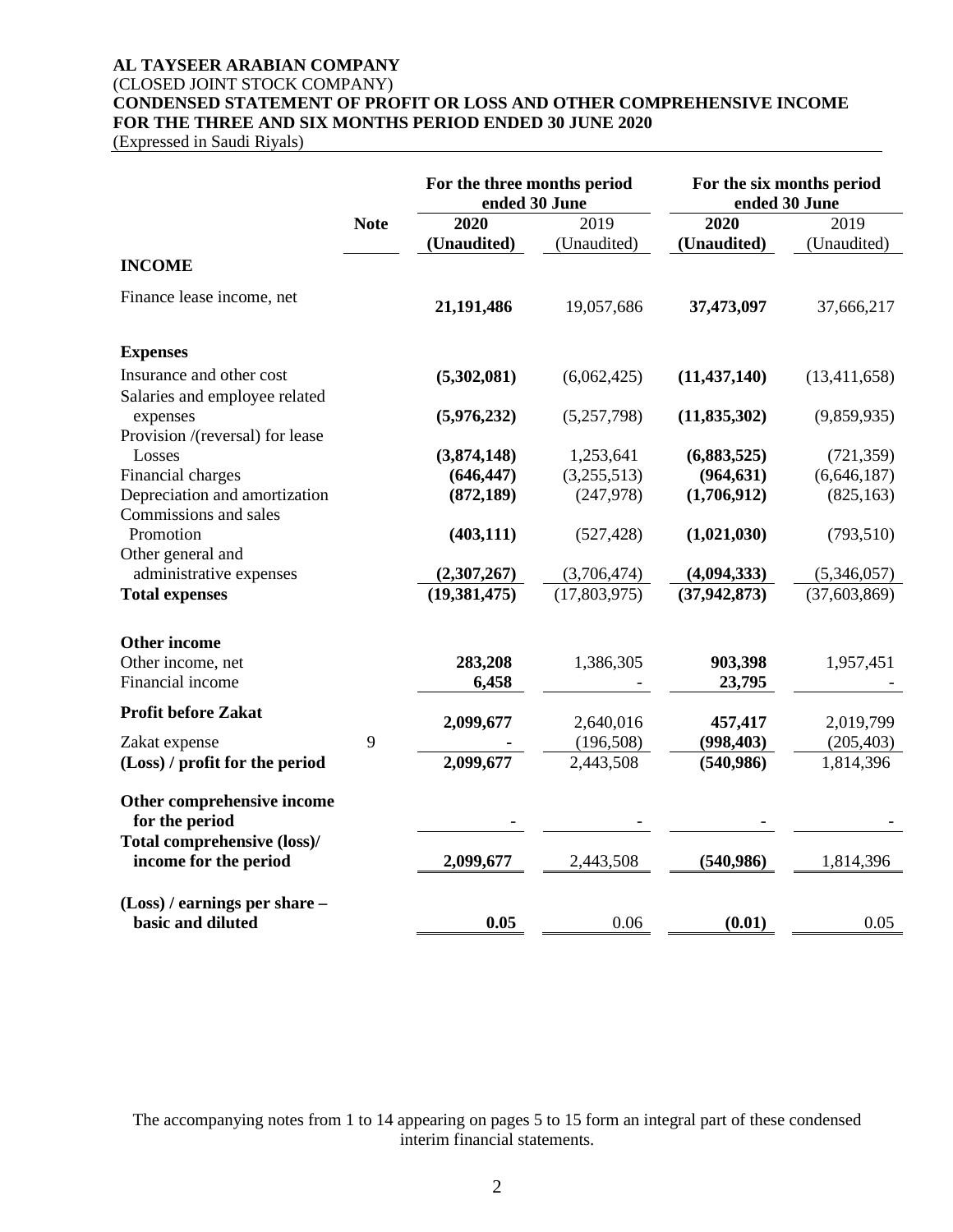## **Al TAYSEER ARABIAN COMPANY** (CLOSED JOINT STOCK COMPANY) **CONDENSED STATEMENT OF CHANGES IN SHAREHOLDERS' EQUITY (UNAUDITED) FOR THE SIX MONTHS PERIOD ENDED 30 JUNE 2020**

(Expressed in Saudi Riyals)

|                                                     | <b>Share</b><br>capital | <b>Statutory</b><br>reserve | <b>Accumulated</b><br><b>losses</b> | <b>Total</b> |
|-----------------------------------------------------|-------------------------|-----------------------------|-------------------------------------|--------------|
| Balance as at 1 January 2019                        | 400,000,000             | 6,293,980                   | (126,519,471)                       | 279,774,509  |
| Profit for the period<br>Other comprehensive income |                         |                             | 1,814,396                           | 1,814,396    |
| Total comprehensive income for the period           |                         |                             | 1,814,396                           | 1,814,396    |
| Balance as at 30 June 2019                          | 400,000,000             | 6,293,980                   | (124, 705, 075)                     | 281,588,905  |
| <b>Balance as at 1 January 2020</b>                 | 400,000,000             | 6,293,980                   | (103, 263, 327)                     | 303,030,653  |
| Loss for the period<br>Other comprehensive income   |                         |                             | (540, 986)                          | (540, 986)   |
| Total comprehensive loss for the period             |                         |                             | (540, 986)                          | (540, 986)   |
| Balance as at 30 June 2020                          | 400,000,000             | 6,293,980                   | (103, 804, 313)                     | 302,489,667  |

The accompanying notes from 1 to 14 appearing on pages 5 to 15 form an integral part of these condensed interim financial statements.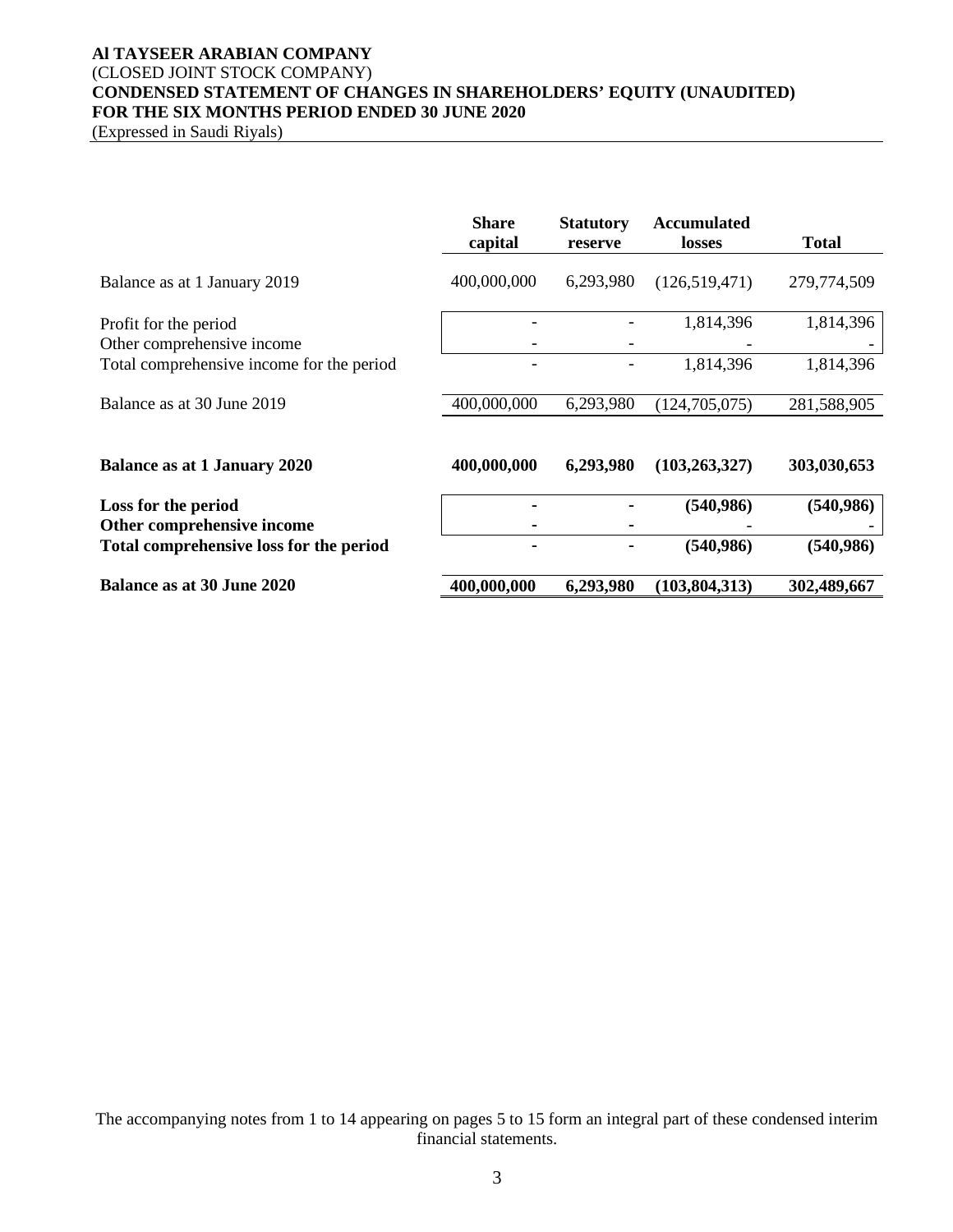## **AL TAYSEER ARABIAN COMPANY** (CLOSED JOINT STOCK COMPANY) **CONDENSED STATEMENT OF CASH FLOWS FOR THE SIX MONTHS PERIOD ENDED 30 JUNE 2020**

(Expressed in Saudi Riyals)

|                                                          |             | 2020           | 2019           |
|----------------------------------------------------------|-------------|----------------|----------------|
|                                                          | <b>Note</b> | (Unaudited)    | (Unaudited)    |
| <b>Cash flows from operating activities</b>              |             |                |                |
| Profit before Zakat                                      |             | 457,417        | 2,019,799      |
| Adjustments for:                                         |             |                |                |
| Gain on modification of loan                             |             | (6,980,901)    |                |
| Loss on modification of lease                            |             | 5,962,867      |                |
| Allowance for expected credit losses                     |             | 6,883,525      | 721,359        |
| Depreciation and amortization                            |             | 1,706,912      | 1,303,363      |
| Finance cost                                             |             | 5,756,036      | 6,646,187      |
| Employees' end of service benefits                       |             | 1,355,625      | 573,070        |
|                                                          |             | 15,141,481     | 11,263,778     |
| Changes in:                                              |             |                |                |
| Net investment in finance lease                          |             | (62, 313, 684) | (18,066,189)   |
| Prepayments and other receivables                        |             | (9,648,037)    | (2,534,489)    |
| Due to related parties                                   |             | 25,901,876     | 40,360,517     |
| Trade payables                                           |             | (2,496,417)    | (166, 180)     |
| Accrued expenses and other liabilities                   |             | 3,654,466      | 631,810        |
|                                                          |             | (29,760,315)   | 31,489,247     |
| Finance cost paid                                        |             | (4,337,266)    | (6,507,633)    |
| Employee termination benefits paid                       |             | (822,981)      | (1,623,493)    |
| Zakat paid                                               |             | (1,528,582)    |                |
| Net cash (used in) / generated from operating activities |             | (36, 449, 144) | 23,358,121     |
| <b>Cash flows from investing activities</b>              |             |                |                |
| Acquisition of property and equipment                    |             | (110, 234)     | (898, 297)     |
| Acquisition of intangible assets                         |             | (39,375)       |                |
| Net cash used in investing activities                    |             | (149,609)      | (898, 297)     |
| <b>Cash flows from financing activities</b>              |             |                |                |
| Proceeds from long-term borrowings                       |             | 51,700,000     |                |
| Repayments of long-term borrowings                       |             | (12, 855, 742) | (23, 437, 500) |
| Finance lease liabilities repaid                         |             | (415,500)      | (339,000)      |
| Cash generated from / (used in) financing activities     |             | 38,428,758     | (23,776,500)   |
| Net increase / (decrease) in cash and cash equivalents   |             | 1,830,005      | (1,316,676)    |
| Cash and cash equivalents at beginning of the period     |             | 20,848,138     | 7,001,527      |
| Cash and cash equivalent at end of the period            | 5           | 22,678,143     | 5,684,851      |

The accompanying notes from 1 to 14 appearing on pages 5 to 15 form an integral part of these condensed interim financial statements.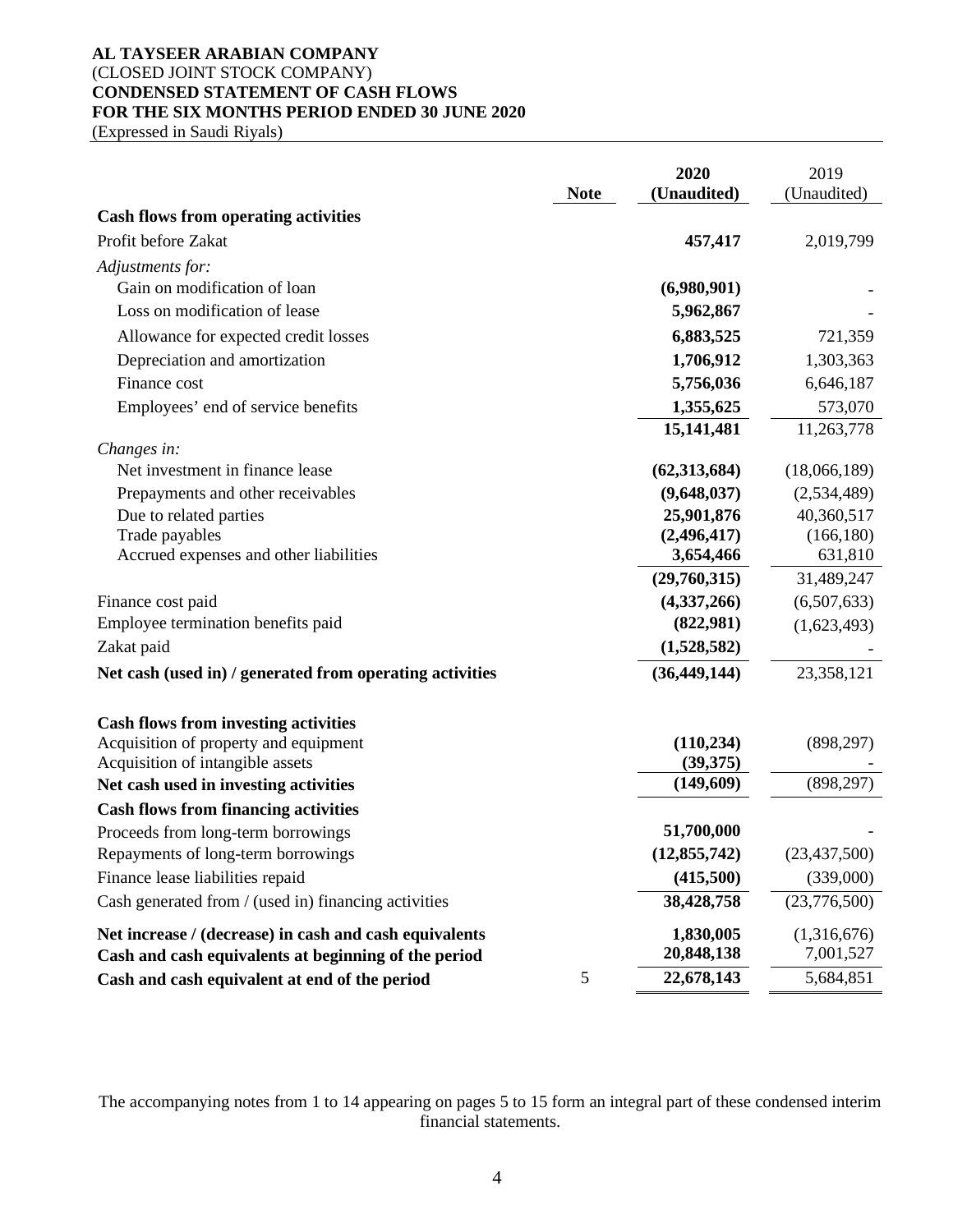(Expressed in Saudi Riyals)

### **1. CORPORATE INFORMATION**

Al Tayseer Arabian Company (the "Company") is principally engaged in providing various types of automotive finance services to the retail and corporate sector in Saudi Arabia. The Company is part of Al Jomaih Group (the "Group") and effectively 100% completed by Al Jomaih Automotive Company ("AAC') which is ultimately owned and controlled by Al Jomaih Holding Company ("AJHC", the "Holding Company'' or the "Group").

The Company is a Saudi closed joint stock company operating under Commercial Registration ("CR") number 2051060381 issued in Riyadh on Jumad ul Thani 11, 1436 H (March 31, 2015). The accompanying condensed interim financial information include the accounts of the Company and its branches registered in Khobar under CR number 2051055139 dated: Muharram 21 1435 H (November 25, 2013). The registered address of the Company is P.O. Box 224, King Abdulla Street, Khobar 31411, Kingdom of Saudi Arabia.

## **2. BASIS OF PREPARATION, SIGNIFICANT ACCOUNTING POLICIES AND ESTIMATES**

#### **2.1 Statement of compliance**

The condensed interim financial statements of the Company as at and for the period ended 30 June 2020 have been prepared in accordance with International Accounting Standard 34 Interim Financial Reporting ("IAS 34") as endorsed in the Kingdom of Saudi Arabia and other standards and pronouncements issued by the Saudi Organization for Certified Public Accountants ("SOCPA"). They do not include all of the information required for a complete set of IFRS financial statements. However, changes in accounting policies and selected explanatory notes are included to explain events and transactions that are significant to an understanding of the changes in the Company's financial position and performance since the last annual financial statements.

#### **2.2 Basis of preparation**

These condensed interim financial statements have been prepared on a historical cost basis, using going concern assumption, except for investment which is measured at fair value and employees' end of service benefits which is measured at projected unit credit method.

#### **2.3 Functional and presentation currency**

Items included in these financial statements are measured using the currency of the primary economic environment in which the Company operates. These condensed interim financial statements are presented in Saudi Riyals (SR) which is the Company's functional and presentation currency. All financial information presented in Saudi Riyals has been rounded to the nearest Riyal, unless otherwise stated.

#### **2.4 Significant accounting judgments, estimates and assumptions**

The preparation of the Company's interim condensed financial statements requires management to make judgments, estimates and assumptions that affect the reported amounts of revenues, expenses, assets and liabilities, and the accompanying disclosures, and the disclosure of contingent liabilities. Except for the impact as stated below, the accounting estimates and assumptions used in the preparation of these interim condensed financial statements are consistent with those used in the preparation of the annual financial statements as at and for the year ended 31 December 2019.

#### **2.5 Standards, new pronouncements and interpretations:**

### **a) New International Financial Reporting Standards (IFRS), International Financial Reporting and Interpretations Committee's interpretations (IFRIC) and amendments thereof, adopted by the Company.**

The following new or amended standards adopted during the period which did not have significant impact on the condensed interim financial statements.

- Amendments to References to Conceptual Framework in IFRS Standards.
- Definition of Material (Amendments to IAS 1 and IAS 8).
- Interest Rate Benchmark Reform (Amendments to IFRS 9, IAS 39 and IFRS 7)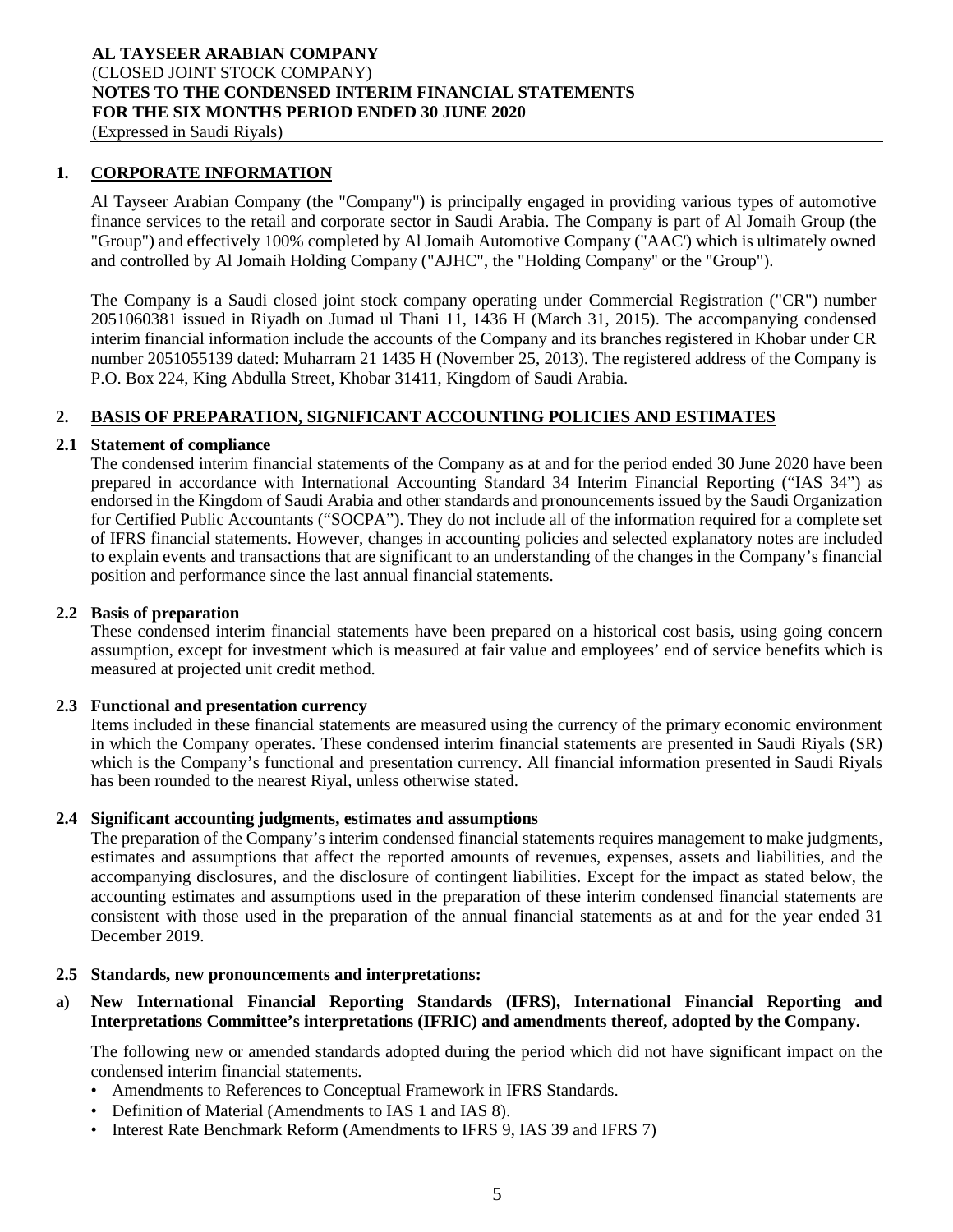#### **2. BASIS OF PREPARATION, SIGNIFICANT ACCOUNTING POLICIES AND ESTIMATES (Continued)**

#### **2.5 Standards, new pronouncements and interpretations: (Continued)**

### **b) Standards, interpretations and amendments to published standards that will be effective for the annual periods commencing after 1 January 2021 and have not been early adopted by the Company.**

The standards and interpretations that are issued, but not yet effective, up to the date of issuance of the Company's condensed interim financial statements are disclosed below. The Company intends to adopt these standards, if applicable, when they become effective.

The Company decided not to choose the early adoption of the following new and amended standards and interpretations issued which will become effective for the period commencing after 1 January 2021.

- IFRS 17 Insurance Contracts
- Definition of Business (Amendments to IFRS 3).
- Sale or contribution of assets between an investor and its associate or joint venture (Amendments to IFRS 10 and IAS 28).
- IFRS 14 Regulatory deferral accounts.
- Classification of liabilities as current or non-current (Amendments to IAS 1).

#### **2.6 Significant accounting policies**

The accounting policies used in the preparation of the condensed interim financial statements are consistent with those followed in the preparation of the Company's annual financial statements for the year ended 31 December 2019 other than as described below.

#### **A. Modifications of financial assets and financial liabilities**

#### **Financial assets**

If the terms of a financial asset are modified, the Company evaluates whether the cash flows of the modified asset are substantially different. If the cash flows are substantially different, then the contractual rights to cash flows from the original financial asset are deemed to have expired. In this case, the original financial asset is derecognized and a new financial asset is recognized at fair value. If the cash flows of the modified asset carried at amortized cost are not substantially different, then the modification does not result in derecognition of the financial asset. In this case, the Company recalculates the gross carrying amount of the financial asset and recognizes the amount arising from adjusting the gross carrying amount as a modification gain or loss in the profit or loss. If such a modification is carried out because of financial difficulties of the borrower, then the gain or loss is presented together with impairment losses.

#### **Financial liabilities**

The Company derecognizes a financial liability when its terms are modified and the cash flows of the modified liability are substantially different. In this case, a new financial liability based on the modified terms is recognized at fair value. The difference between the carrying amount of the financial liability extinguished and the new financial liability with modified terms is recognized in profit or loss. When cash flows of the modified liability are not substantially different, the difference between the modified contractual cashflows discounted using the original effective interest rate and, the carrying of such liability is recognized as a modification gain or loss in profit or loss.

#### **B. Government grant**

The Company recognises a government grant related to income, if there is a reasonable assurance that it will be received and the Company will comply with the conditions associated with the grant. The benefit of a government deposit at a below-market rate of profit is treated as a government grant related to income. The below-market rate deposit is recognised and measured in accordance with IFRS 9 Financial Instruments. The benefit of the belowmarket rate of interest is measured as the difference between the initial fair value of the deposit determined in accordance with IFRS 9 and the proceeds received. The benefit is accounted for in accordance with IAS 20. The government grant is recognised in the interim condensed statement of income on a systematic basis over the period in which the Company recognises as expenses the related costs for which the grant is intended to compensate.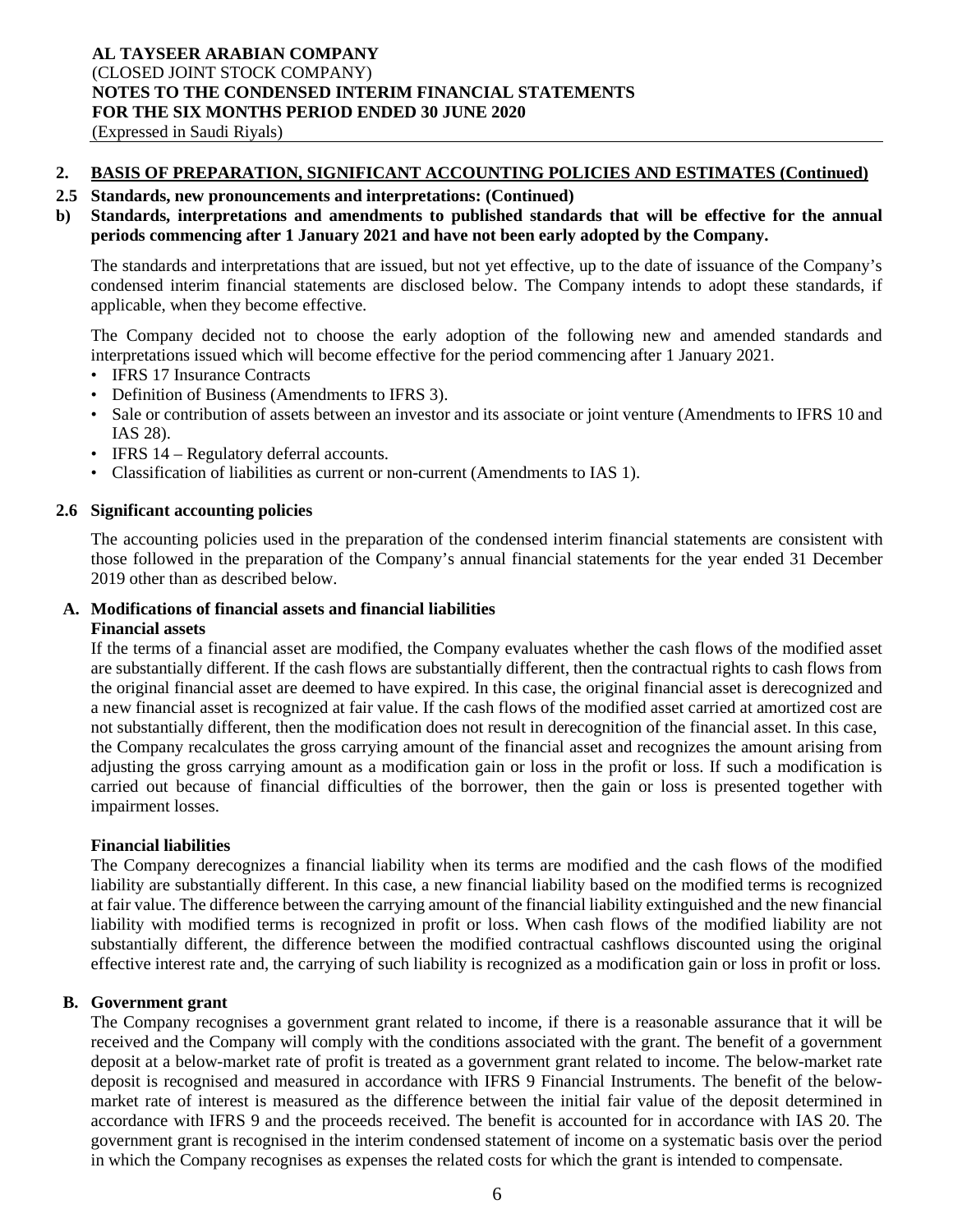(Expressed in Saudi Riyals)

#### **3. NET INVESTMENT IN LEASES**

#### **A. Net Investment in finance lease**

|                                                                                  | <b>30 June 2020</b><br>(Unaudited)            | 31 December 2019<br>(Audited)                 |
|----------------------------------------------------------------------------------|-----------------------------------------------|-----------------------------------------------|
| Gross investment in finance lease<br>Less: Unearned finance and insurance income | 914,309,881<br>(179,006,599)                  | 879,350,624<br>180,348,418                    |
| Net investment in finance leases                                                 | 735,303,282                                   | 699,002,206                                   |
| Modification loss<br>Provision for lease losses                                  | (4, 545, 715)<br>(138, 421, 650)              | (132,096,521)                                 |
| Non-current portion<br>Current portion                                           | 592,335,917<br>(340, 597, 330)<br>251,738,587 | 566,905,685<br>(291, 614, 860)<br>275,290,825 |
|                                                                                  |                                               |                                               |

The movement in the provision for lease losses was as follows:

|                                               | For the six month  | For the year ended |
|-----------------------------------------------|--------------------|--------------------|
|                                               | ended 30 June 2020 | 31 December 2019   |
|                                               | (Unaudited)        | (Audited)          |
|                                               |                    |                    |
| Balance at the beginning of the period / year | 132,096,521        | 126,941,967        |
| Allowance for the period / year               | 6,325,129          | 5,154,554          |
|                                               | 138,421,650        | 132,096,521        |

#### **B. Net investment in murabaha finance**

|                                      | <b>30 June 2020</b> | 31 December 2019 |
|--------------------------------------|---------------------|------------------|
|                                      | (Unaudited)         | (Audited)        |
|                                      |                     |                  |
| Gross investment in murabaha finance | 77,004,559          | 48,668,475       |
| Less: Unearned finance               | (7, 344, 677)       | (5,233,762)      |
| Net investment in murabaha finance   | 69,659,882          | 43,434,713       |
| Modification loss                    | (1,417,152)         |                  |
| Provision for lease losses           | (1,055,808)         | (284, 851)       |
|                                      | 67,186,922          | 43,149,862       |
| Non-current portion                  | (22,004,173)        | (22, 836, 643)   |
| Current portion                      | 45,182,749          | 20,313,219       |

The movement in the provision for lease losses was as follows:

|                                               | For the six month  | For the year ended |
|-----------------------------------------------|--------------------|--------------------|
|                                               | ended 30 June 2020 | 31 December 2019   |
|                                               | (Unaudited)        | (Audited)          |
| Balance at the beginning of the period / year | 284,851            |                    |
| Allowance for the period / year               | 770,957            | 284,851            |
|                                               | 1,055,808          | 284,851            |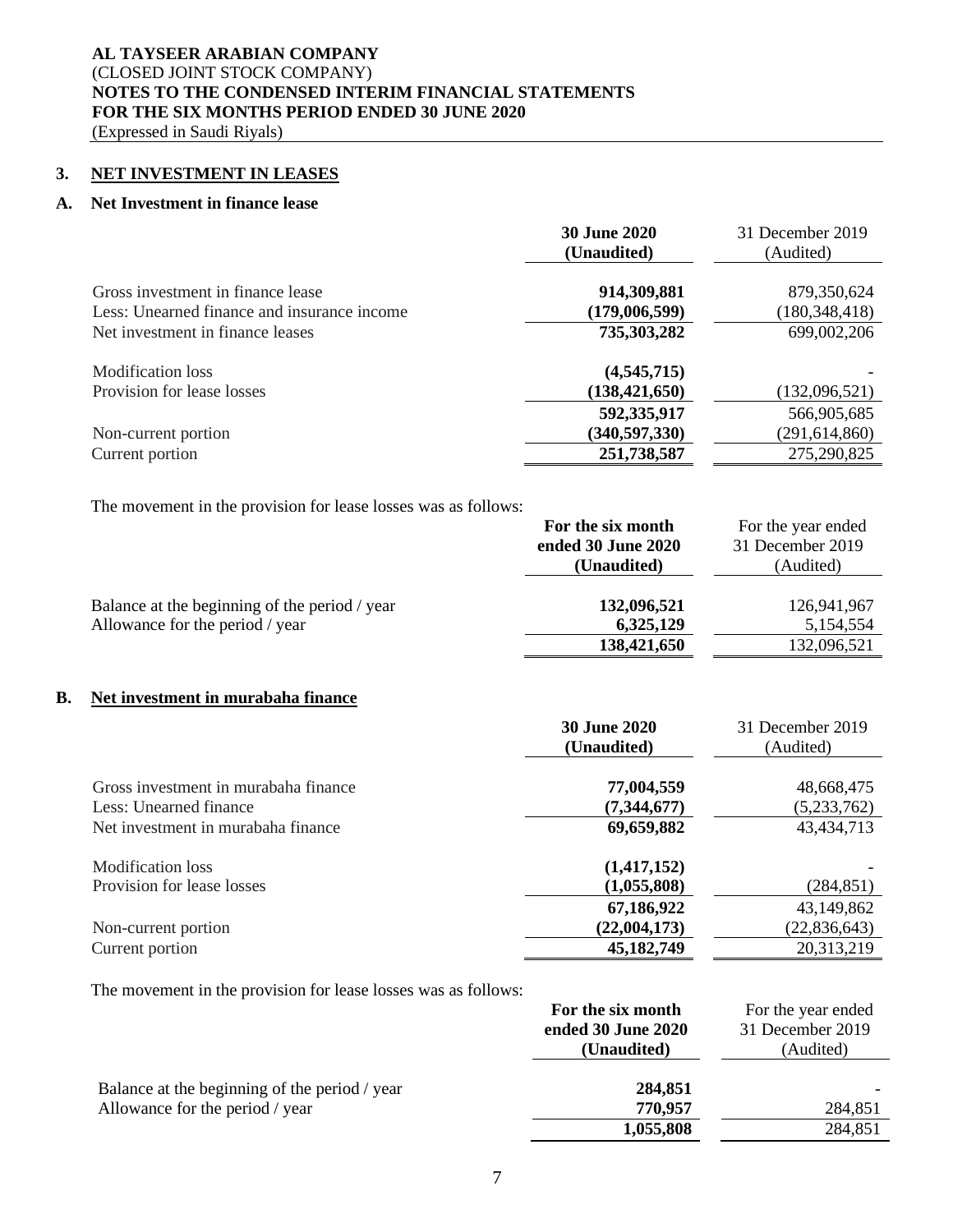(Expressed in Saudi Riyals)

#### **4. PREPAYMENTS AND OTHER RECEIVABLES**

|                                  | <b>30 June 2020</b> | 31 December 2019 |
|----------------------------------|---------------------|------------------|
|                                  | (Unaudited)         | (Audited)        |
| Insurance claim receivable       | 6,264,132           | 14,957,540       |
| Due from related parties         | 436,948             | 370,078          |
| Repossessed assets held for sale | 372,275             | 372,275          |
| Prepaid insurance                | 13,797,474          | 469,902          |
| Other receivables                | 10,485,403          | 5,538,400        |
|                                  | 31,356,232          | 21,708,195       |
| Allowance for ECL                | (2,078,650)         | (2,078,650)      |
|                                  | 29, 277, 582        | 19,629,545       |

As at 30 June 2020, the Company has net outstanding balance insurance claims receivables amounting to SR 0.9 million (31 December 2019: SR 9.7 million) from an insurance service provider with whom the Company had previously suspended its business activities in prior years. During the six month period ended 30 June 2020, the Company has contracted the services of the same insurance provider for assets leased to its customers and settled the claim.

#### **5. CASH AND CASH EQUIVALENTS**

|                      | <b>30 June 2020</b> | 31 December 2019 |
|----------------------|---------------------|------------------|
|                      | (Unaudited)         | (Audited)        |
| Cash in hand         | 249,705             | 271,770          |
| <b>Bank balances</b> | 22,428,438          | 13,376,368       |
| Short term deposits  |                     | 7,200,000        |
|                      | 22,678,143          | 20,848,138       |

## **6. LONG TERM BORROWINGS**

| <b>30 June 2020</b> | 31 December 2019 |
|---------------------|------------------|
| (Unaudited)         | (Audited)        |
| 44,300,627          | 56,505,943       |
| 63,725,545          | 18,367,473       |
| 108,026,172         | 74,873,416       |
| (57, 121, 767)      | (53, 466, 635)   |
| 50,904,405          | 21,406,781       |
|                     |                  |

#### **Commercial Loan**

During the year 2016, the Company entered into a Murabaha Financing Agreement (the "Agreement") with a commercial bank amounting to Saudi Riyals 187.5 million secured against lease receivables. The loan is repayable in 48 equal monthly installments. The loan is denominated in Saudi Riyals and bears financial charges based on prevailing market rates. The covenants of the borrowing facility requires the Company to maintain certain levels of financial condition, places limitations on dividends distribution, changes in shareholding structure and disposal of its assets. As at 30 June 2020, the Company has assigned lease receivables to the bank amounting to SR 55.98 million representing 125% of the outstanding loan balance as at 30 June 2020 (31 December 2019: Saudi Riyals 70.6 million).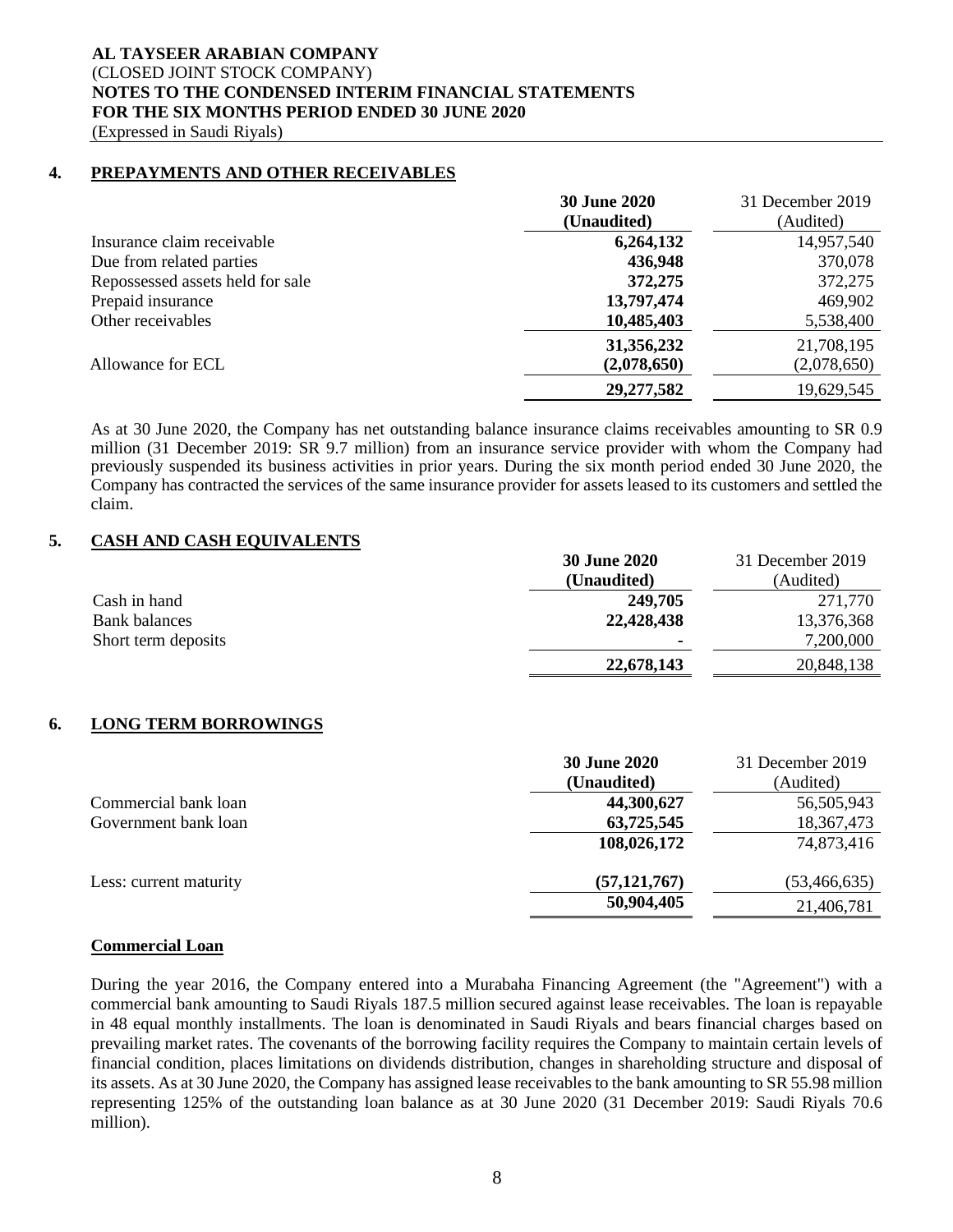### **6. LONG TERM BORROWINGS (Continued) Commercial Loan (continued)**

The Company had also opened a deposit/ cash margin account with the bank with an equivalent of 10% of the total loan utilized pledged in favor of the bank during the term of the loan agreement, which is expected to be realized by September 2021. The loan is secured by a corporate guarantee from AAC in addition to joint and several guarantees signed by shareholders of the Holding Company. The aggregate maturity of the outstanding loan is spread through September 2021.

As at 30 June 2020, the Company was not in compliance with a loan covenant related to maintaining a current ratio of not less than 1:1, as laid out in the Agreement. Consequently, borrowings of the Company under such Agreement at 30 June 2020 amounting to Saudi Riyals 44.3 million became payable on demand and, accordingly, have been classified under current liabilities in the condensed interim statement of financial position. Management is in the process of obtaining waiver for such breach of covenant from the concerned commercial bank and is confident of obtaining such waiver before 30 September 2020.

# **Government bank loan:**

## **Social Development Bank:**

During the year ended 31 December 2019, the Company entered into a financing agreement with Social Development Bank ("SDB") amounting to Saudi Riyals 20.0 million. The loan is repayable in 36 equal monthly installments. The loan is denominated in Saudi Riyals and bears finance costs at nominal rates. In addition to other conditions laid out by SDB, the Company has utilized such funds to provide finance services to SME's within a defined range of finance rates the aggregate maturity of the outstanding loan is spread through 2023.

During the current period ended 30 June 2020, the Company has entered into another financing agreement with Social Development Bank ("SDB") amounting to Saudi Riyals 20.0 million under the same terms and conditions as the first loan.

## **Saudi Arabian Monetary Authority:**

As described in note 12, in order to compensate all the related costs that the Company is expected to incur under the SAMA program, the Company has received an interest free loan of SR 31.7 million from SAMA during the period ended 30 June 2020. The Loan is repayable in 36 equal instalments, the aggregate maturity of the outstanding loan is spread through 2023.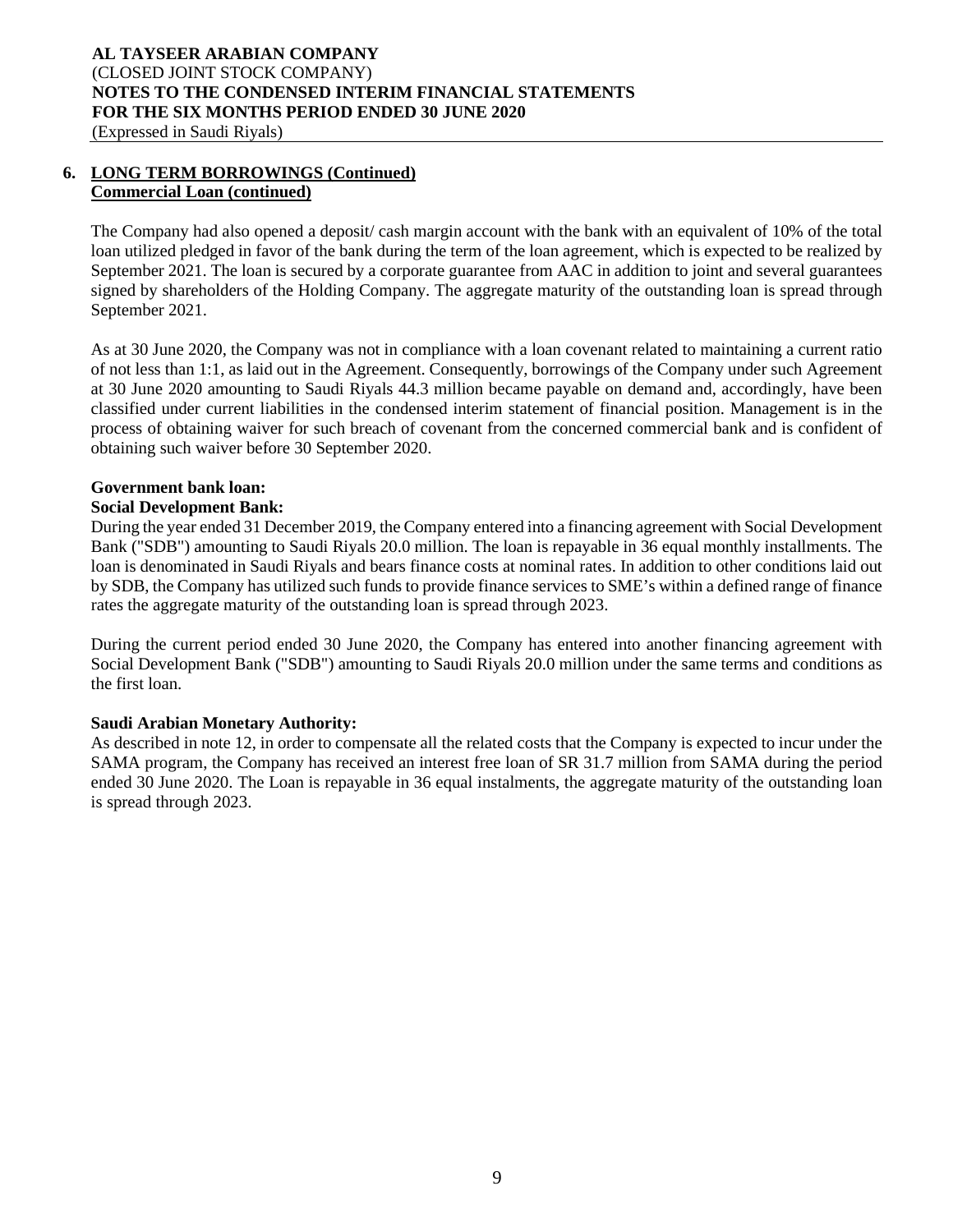## **7. RELATED PARTY TRANSACTIONS AND BALANCES**

Related parties represent shareholders, directors and key management personal of the Company, and entity controlled or significantly influenced by such parties.

The Company is required to pay remuneration to the members of Board of Directors, under Bye-Laws, for participation in Board of Directors' meeting held during the period, all the directors have waived their right to receive the remuneration related to attending Board meetings.

Prices and terms of payment with related approval by management. Amount due from/to related parties are disclosed in the statement of financial position.

Transactions with related parties mainly include collections on behalf of the Company, certain expenses and services which are undertaken at mutually agreed terms and conditions. These transactions are approved by management of the following entities and Board of Directors of the Company.

#### **Transactions with related parties:**

|                                     |                     | For the six      |             |
|-------------------------------------|---------------------|------------------|-------------|
|                                     |                     | months           | months      |
|                                     |                     | ended 30         | ended 30    |
|                                     |                     | <b>June 2020</b> | June 2019   |
|                                     | Relationship        | (Unaudited)      | (Unaudited) |
| <b>Al Jomaih Automotive Company</b> | <b>Shareholder</b>  |                  |             |
| Purchase of vehicles for lease      |                     | 61,606,726       | 80,763,894  |
| Shared service cost                 |                     | 1,104,993        | 841,704     |
| Finance cost charged                |                     | 2,960,022        | 2,329,480   |
| <b>Al Jomaih Holding Company</b>    | Other related party |                  |             |
| Finance cost charged                |                     | 422,184          | 1,638,698   |

Key management personnel compensation comprised of the following transactions:

|                                           | For the six months  | For the six months |
|-------------------------------------------|---------------------|--------------------|
|                                           | ended               | ended              |
|                                           | <b>30 June 2020</b> | 30 June 2019       |
|                                           | (Unaudited)         | (Unaudited)        |
| <b>Transactions:</b>                      |                     |                    |
| Compensation of key management executives | 2,325,150           | 2,827,948          |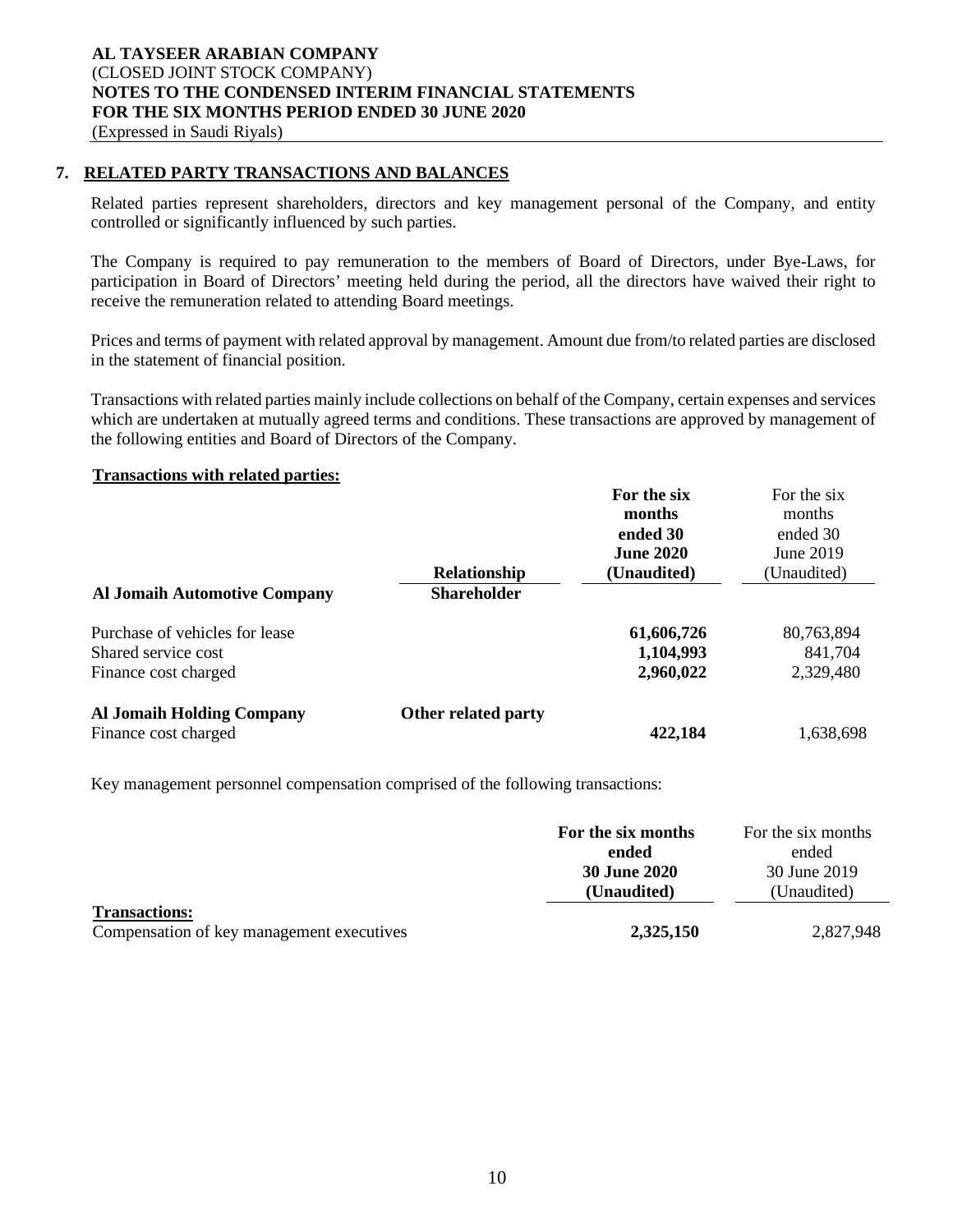### **7. RELATED PARTY TRANSACTIONS AND BALANCES (Continued)**

The above-mentioned significant transactions with related parties resulted in the following balances:

#### **Due to related parties:**

|                                                                        | <b>30 June 2020</b><br>(Unaudited) | 31 December 2019<br>(Audited) |
|------------------------------------------------------------------------|------------------------------------|-------------------------------|
| Al Jomaih Automotive Company (AAC)<br>Al Jomaih Holding Company (AJHC) | 246,968,177<br>1,920,663           | 199, 124, 223<br>23,677,905   |
| Al Jomaih Bottling Plants Limited (AJBP)                               | ۰                                  | 184,836                       |
|                                                                        | 248,888,840                        | 222,986,964                   |

Amounts due to AAC are set off on daily basis based on the collections made by the AAC on behalf of the Company. These amounts bear financial charges at prevailing variable market rates. Balance due to AJHC is repayable in equal quarterly installments and the last scheduled installment is due on September 30, 2020. These amounts bear financial charges at prevailing variable market rates. A receivable balance of Saudi Riyals 10.19 million has been offset from the above balance as at 30 June 2020 (December 31, 2019: Saudi Riyals 8.5 million).

#### **Due from related parties:**

|                                     | <b>30 June 2020</b><br>(Unaudited) | 31 December 2019<br>(Audited) |
|-------------------------------------|------------------------------------|-------------------------------|
| Al Jomaih Rent-a-Car Company (AJRC) | 43,558,070                         | 40,532,540                    |
| Al Jomaih Equipment Company Limited | 288,177                            | 266,664                       |
| Al Jomaih Tyers Company             | 115,124                            | 103,414                       |
| Al Jomaih Bottling Plants Limited   | 33,647                             |                               |
|                                     | 43,995,018                         | 40,902,618                    |

Balance due from AJRC as at 30 June 2020 amounting to SR 33.74 million and SR 9.8 million has been classified under "net investment in finance leases" and" net investment in murabaha finance", respectively (December 31 2019: SR 35.4 million and SR 5.1 million, respectively).

The remaining balance due from related parties is classified under prepayments and other receivables.

#### **8. SHARE CAPITAL**

The pattern of shareholding as of 30 June 2020 and 31 December 2019 is as follows:

|                                        | Percentage<br>оf<br>ownership | Number of<br>shares | <b>Amount SR</b> |
|----------------------------------------|-------------------------------|---------------------|------------------|
| Al Jomaih Automotive Company           | 96                            | 38,400,000          | 384,000,000      |
| Al Jomaih Rent-a-Car Company           |                               | 400,000             | 4,000,000        |
| Al Jomiah Energy and Water Company     |                               | 400,000             | 4,000,000        |
| Mohammed Abdul Aziz Abdullah Al Jomaih |                               | 400,000             | 4,000,000        |
| Hamad Abdul Aziz Abdullah Al Jomaih    |                               | 400,000             | 4,000,000        |
|                                        | <b>100</b>                    | 40,000,000          | 400,000,000      |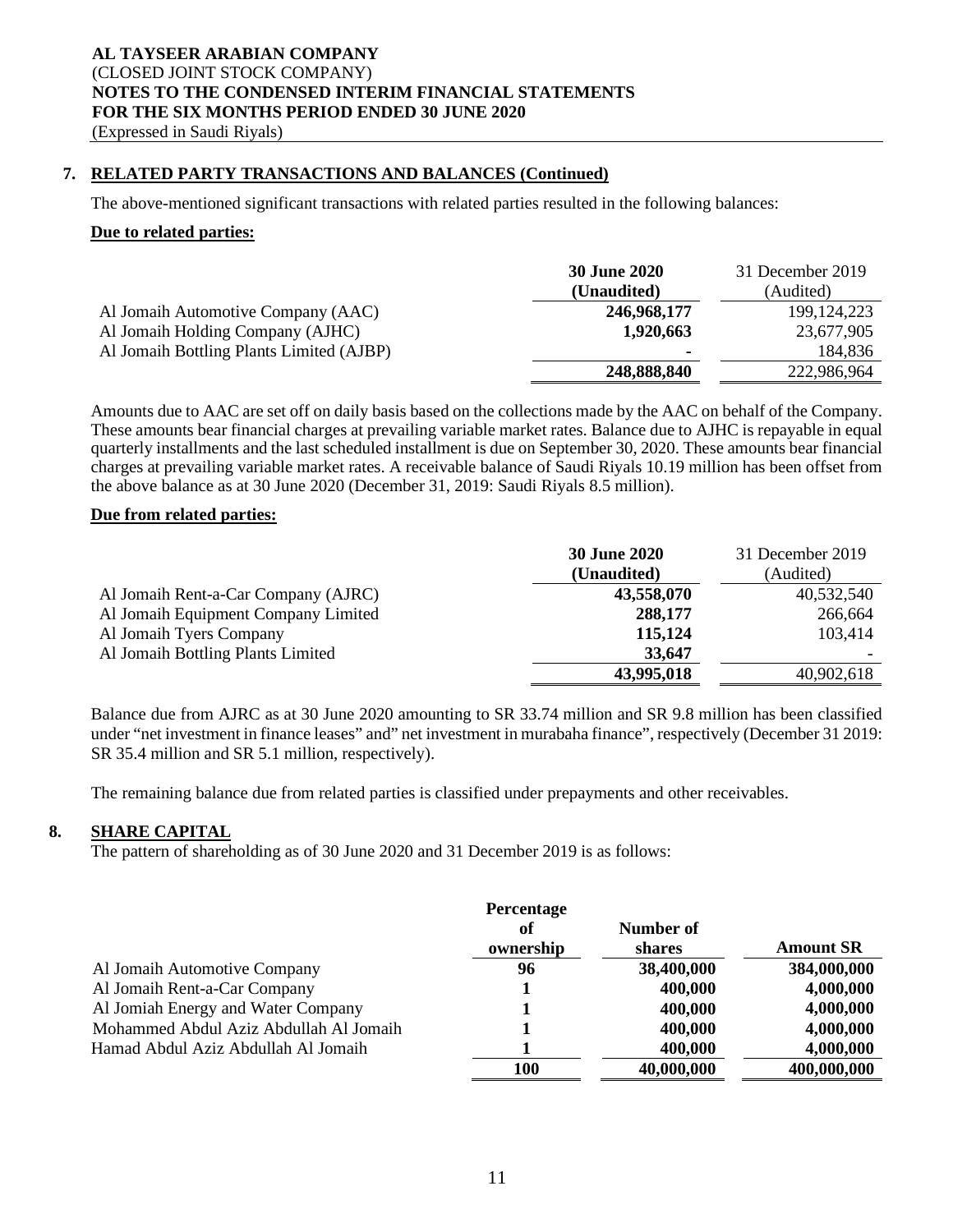**9. ZAKAT** 

The Company is subject to Zakat in accordance with the regulations of the General Authority of Zakat and Income Tax ("GAZT"). Zakat expense is charged to the statement of profit or loss and other comprehensive income.

Significant components of Zakat base of the Company principally comprise of shareholders' equity at the beginning of the period / year, adjusted net income and certain other items.

|                                           | For the six months<br>ended 30 June 2020<br>(Unaudited) | For the year ended<br>31 December 2019<br>(Audited) |
|-------------------------------------------|---------------------------------------------------------|-----------------------------------------------------|
| Opening balance                           | 24,695,945                                              | 51,160,640                                          |
| Zakat charge for the period / year:       |                                                         |                                                     |
| Current period / year                     | 998,403                                                 | 3,934,079                                           |
| Adjustment related to prior period / year |                                                         | (30, 398, 774)                                      |
| Payment during the period / year          | (1,528,582)                                             |                                                     |
|                                           | 24, 165, 766                                            | 24,695,945                                          |

Provision for Zakat has been made at 2.5% of approximate Zakat base attributable to the Saudi shareholders of the Company.

#### *a) Zakat assessment status*

Until 2017, the Company's zakat declaration was filed at the consolidated level of the Group. For, periods starting from January 1, 2018 the Company intends to file a separate zakat return. The Company has filed the Zakat return for the year ended 31 December 2018, however, no assessment is raised by GAZT. The Company is currently in the process of filing its Zakat return for the year 2019.

During the six-month period ended 30 June 2020, the Company has received a settlement notice from the GAZT for the years 2015 to 2017 against which the Company had maintained a provision of Riyals 37.3 million based on zakat assessments as previously finalized by the GAZT. As per the notice, the Company is required to pay SR 6.9 million as final settlement of Zakat liability for the years 2015 through 2017. The Company had adjusted the additional provision for Zakat of SR 30.4 million maintained for such years during the year ended 31 December 2019 as an adjusting subsequent event.

#### **10. FINANCIAL INSTRUMENTS**

The Company's principal financial assets include cash and cash equivalents, finance lease receivable and certain other receivables and equity investment. The Company's principal financial liabilities comprise trade payables, other payables and due to related parties. The main purpose of these financial liabilities is to finance the Company's operations.

#### **Fair value hierarchy**

When measuring the fair value of an asset or a liability, the Company uses observable market data as far as possible. Fair values are categorized into different levels in a fair value hierarchy based on the inputs used in the valuation techniques.

All financial assets and financial liabilities are measured at amortized cost except for equity investment of SR 892,850 (December 2019: SR 892,850) which is classified under FVOCI and classified under level 3. As at reporting date, the fair values of all financial assets and financial liabilities measured at amortized cost approximate their carrying values.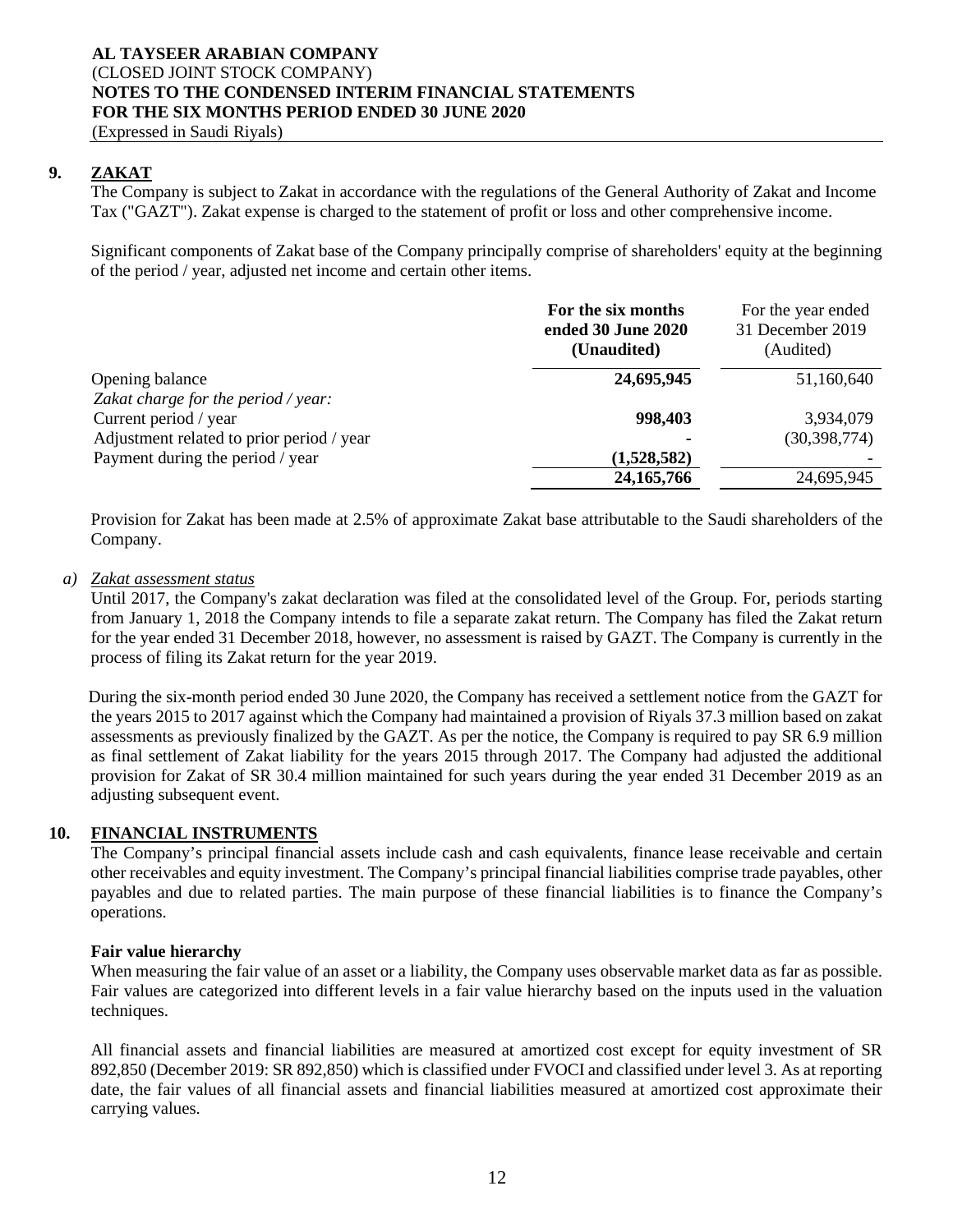(Expressed in Saudi Riyals)

#### **11. CONTINGENCIES AND COMMITMENTS**

The Company has no commitments and contingent liabilities as at 30 June 2020 (31 December 2019: Nil).

#### **12. IMPACT OF COVID -19 AND GOVERNMENT SUPPORT**

The outbreak of novel coronavirus ("COVID-19") since early 2020, its spread across mainland China and then globally caused disruptions to businesses and economic activity globally including the Kingdom of Saudi Arabia and the declaration of this pandemic by the World Health Organization necessitated the Company's management to revisit its significant judgments in applying the Company's accounting policies and the methods of computation and the key sources of estimation applied to the annual financial statements for the year ended 31 December 2019. Whilst it is challenging now, to predict the full extent and duration of its business and economic impact, the management carried out an impact assessment on the overall Company's operations and business aspects including factors like supply chain, travel restrictions, oil prices, product demand, etc. and concluded that, as of the issuance date of these interim condensed financial statements, in view of the current uncertainty, any future change in the assumptions and estimates could result in outcomes that could require a material adjustment to the carrying amount of the assets or liabilities affected in the future periods. As the situation is rapidly evolving with future uncertainties, management will continue to assess the impact based on prospective developments.

This outbreak has also affected the GCC region including the Kingdom of Saudi Arabia. Governments all over the world took steps to contain the spread of the virus. Saudi Arabia in particular has implemented closure of borders, released social distancing guidelines and enforced country wide lockdowns and curfews.

Oil prices have also witnessed significant volatility during the current period, owing not just to demand issues arising from COVID-19 as the world economies go into lockdown, but also supply issues driven by volume which had predated the pandemic. For the Company, whose operations are largely concentrated in an economy which is primarily based on oil, the economic impacts of the above events, though the scale and duration of which remains uncertain, primarily include:

- Significant business interruption arising from hinderance in generating new originations, travel restrictions and unavailability of personnel etc.;
- Deterioration in credit worthiness of customers in particular to those working or involved in 'highly exposed sectors' such as transportation, tourism, hospitality, entertainment, construction and retail; and
- A significant increase in economic uncertainty, evidenced by more volatile asset prices and currency exchange rates, and a general decline in interest rates globally.

Collectively, these current events and the prevailing conditions require the Company to analyze the likely impact of these events on the business operations. The Board of Directors and the management of the Company have evaluated the current situation and accordingly, have activated its business continuity planning and other risk management practices to manage the potential business disruption COVID-19 outbreak may have on its operations and financial performance.

The pandemic has also required the Company to revise certain inputs and assumptions used for the determination of expected credit losses ("ECL"). These primarily revolved around adjusting macroeconomic factors such as expected oil prices and GDP and revaluating the methods of scenario construction and the underlying weightages assigned to these scenarios to estimate the likelihood and severity of these for the ECL determination. As a result, the Company has provided an additional amount of SR 3.8 million as an impairment loss. Further, the Company will continue to individually assess significant corporate exposures as more reliable data becomes available and accordingly determine if any additional ECL amounts need to be recognized. (Refer Note 3).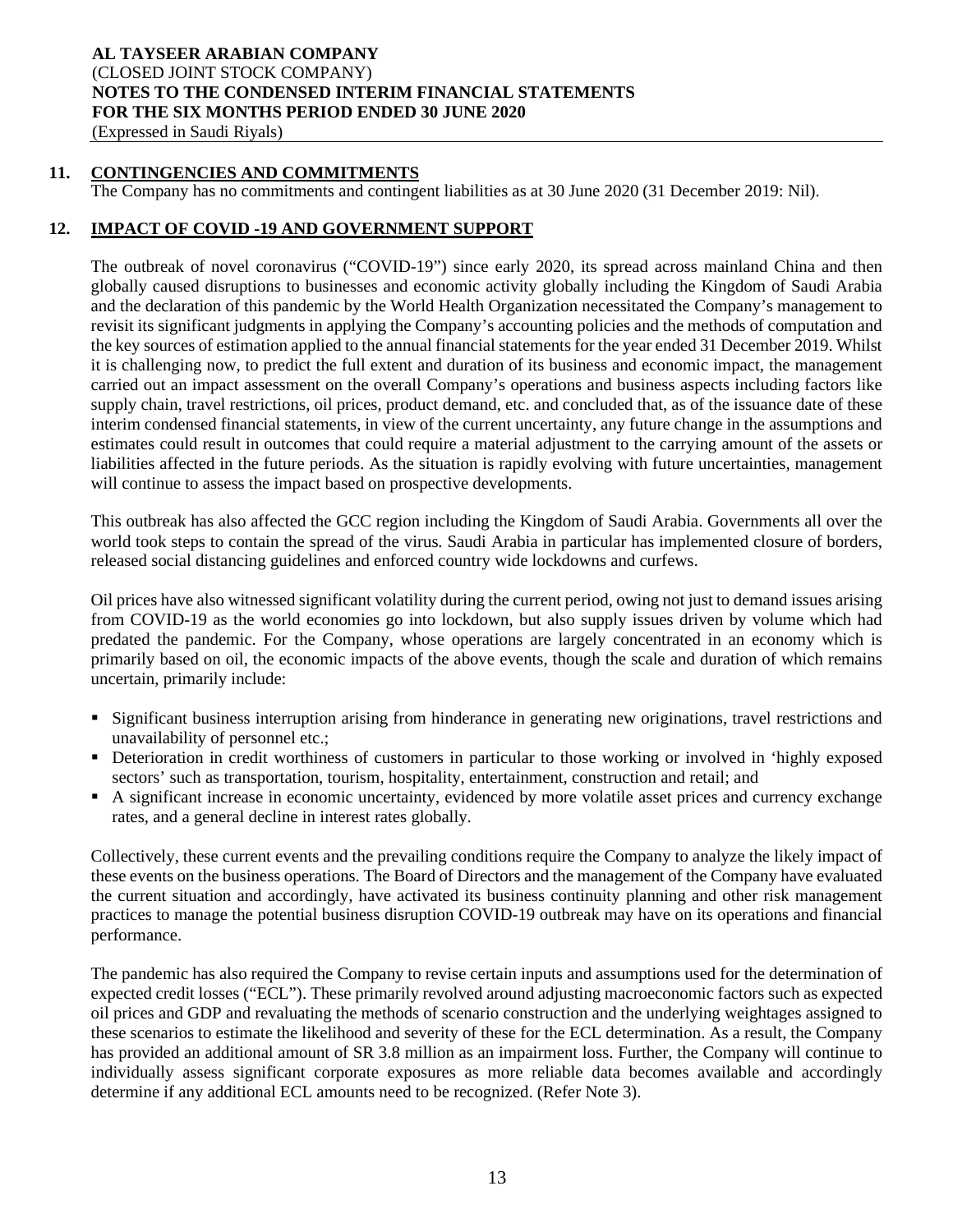(Expressed in Saudi Riyals)

#### **12. IMPACT OF COVID -19 AND GOVERNMENT SUPPORT (Continued)**

#### **SAMA and other authorities' programs and initiatives launched**

In response to COVID-19, SAMA launched the *Private Sector Financing Support Program* ("PSFSP") in March 2020 to provide the necessary support to the SME sector through empowering and facilitating the financing community. The PSFSP mainly encompasses the following programs:

- Deferred payments program;
- Funding for lending program;
- Loan guarantee program; and
- Point of sale ("POS") and e-commerce service fee support program.

As part of the deferred payments program, the Company is required to defer payments for six months on lease contracts to those customers that qualify as SMEs. Similarly, the Company has also deferred payments for twelve months on lending facilities to customers falling under the government bank loan program. The payment reliefs are considered as short-term liquidity support to address the borrower's potential cash flow issues. The Company has effected the payment reliefs by deferring the instalments receivables for the next six or twelve months, as applicable, with no additional costs to be borne by the customer. The accounting impact of these changes in terms of the credit facilities has been assessed as per the requirements of IFRS 9 as modification in terms of arrangement. The impact due to change in modification for eligible lease contracts will have an additional expense of SR 5.9 million recognised in the statement of profit and loss.

Further, in order to compensate all the related costs that the Company is expected to incur under the SAMA and other public authorities program, the Company has received a profit free deposit of SR 31.7 million from SAMA as at 30 June 2020. The benefit of the subsidised funding rate and deferral of the government loan payments has been accounted for on a systematic basis, in accordance with government grant accounting requirements. This resulted in an income of SR 2.59 million and the same has been recognised in the interim condensed statement of profit or loss for the period ended 30 June 2020. The management has exercised certain judgements in the recognition and measurement of this grant income.

During April 2020, SAMA issued a guidance on Accounting and Regulatory Treatment of COVID-19 Extraordinary Support Measures. The Company has considered the guidance issued and evaluated the accounting impact in period ended 30 June 2020 accordingly.

As at 30 June 2020, the Company has not participated in SAMA's funding for lending, loan guarantee and POS and e-commerce service fee support programs.

#### **13. COMPARATIVE FIGURES**

For better presentation, certain amounts in the comparative financial information have been reclassified to conform to 2020 presentation as illustrated below. The change in classification of expenses in the condensed interim statement profit or loss and other comprehensive income is as a result of management opting to present, its expenses by nature instead of function.

Such reclassification did not have any effect on the condensed interim statement of financial position as at 31 December 2019 and the condensed interim statement of shareholders equity and cash flows for the six-month period ended 30 June 2020.